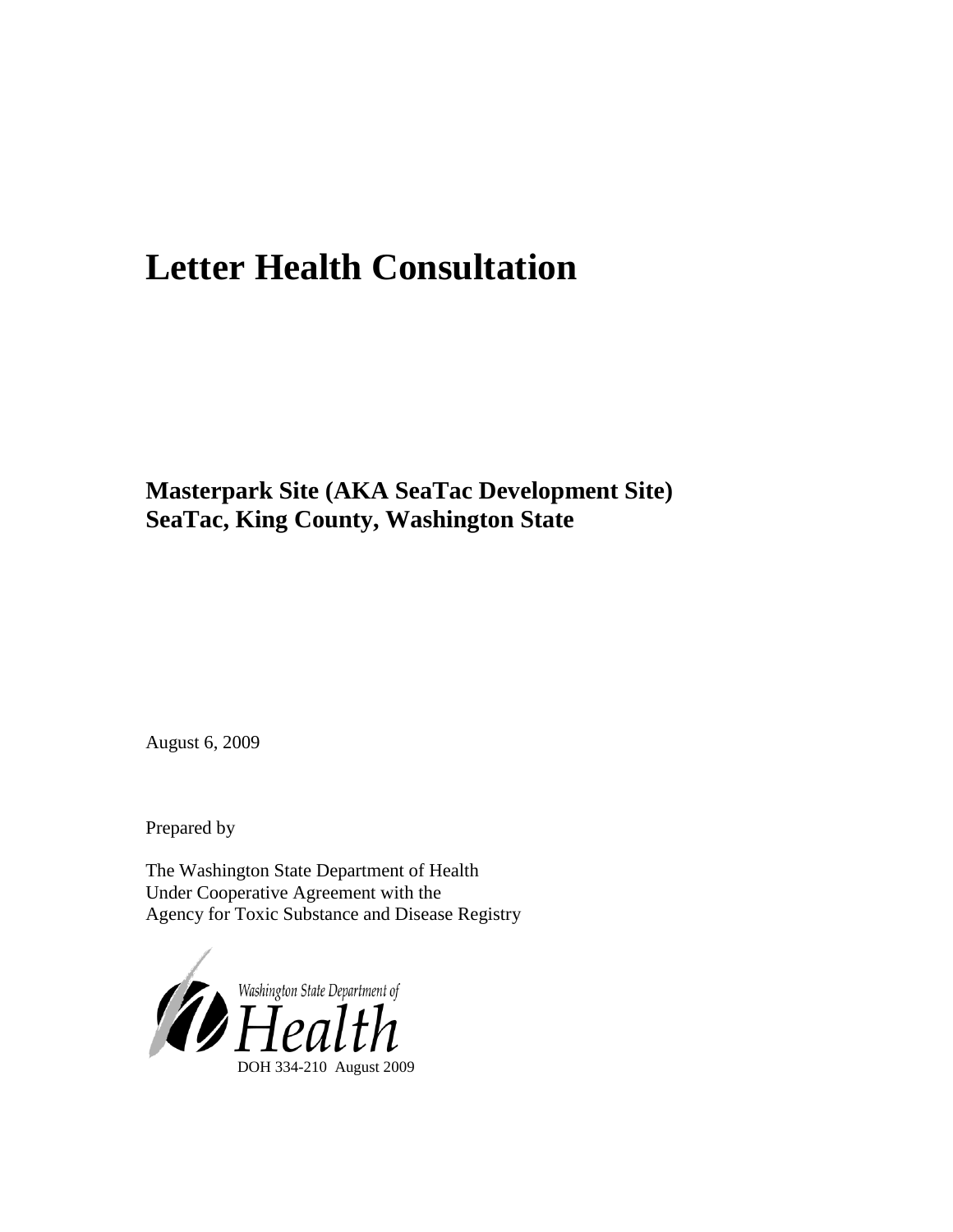#### **Health Consultation: A Note of Explanation**

A health consultation is a verbal or written response from ATSDR or ATSDR's Cooperative Agreement Partners to a specific request for information about health risks related to a specific site, a chemical release, or the presence of hazardous material. In order to prevent or mitigate exposures, a consultation may lead to specific actions, such as restricting use of or replacing water supplies: intensifying environmental sampling; restricting site access; or removing the contaminated materials.

In addition, consultations may recommend additional public health actions, such as conducting health surveillance activities to evaluate exposure or trends in adverse health outcomes; conducting biological indicators of exposure studies to assess exposure; and providing health education for health care providers and community members. This concludes the health consultation process for this site, unless additional information is obtained by ATSDR or ATSDR's Cooperative Agreement Partner which, in the Agency's opinion, indicates a need to revise or append the conclusions previously issued.

> You May Contact ATSDR Toll Free at 1-800-CDC-INFO Or Visit our Home Page at: [http://www.atsdr.cdc.gov](http://www.atsdr.cdc.gov/)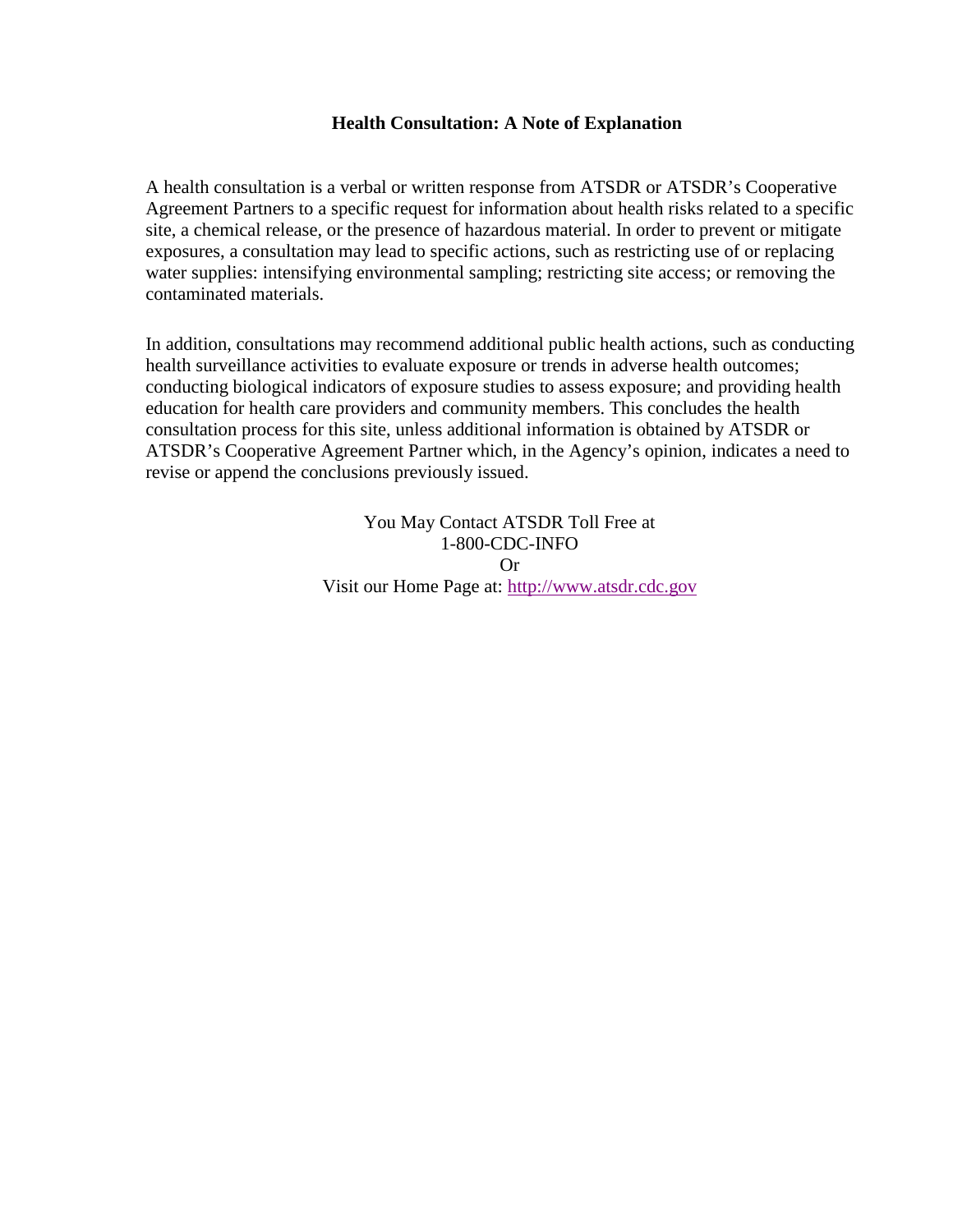#### LETTER HEALTH CONSULTATION

# MASTERPARK SITE (AKA SEATAC DEVELOPMENT SITE) SEATAC, KING COUNTY, WASHINGTON

Prepared By:

Washington State Department of Health Under a Cooperative Agreement with the U.S. Department of Health and Human Services Agency for Toxic Substances and Disease Registry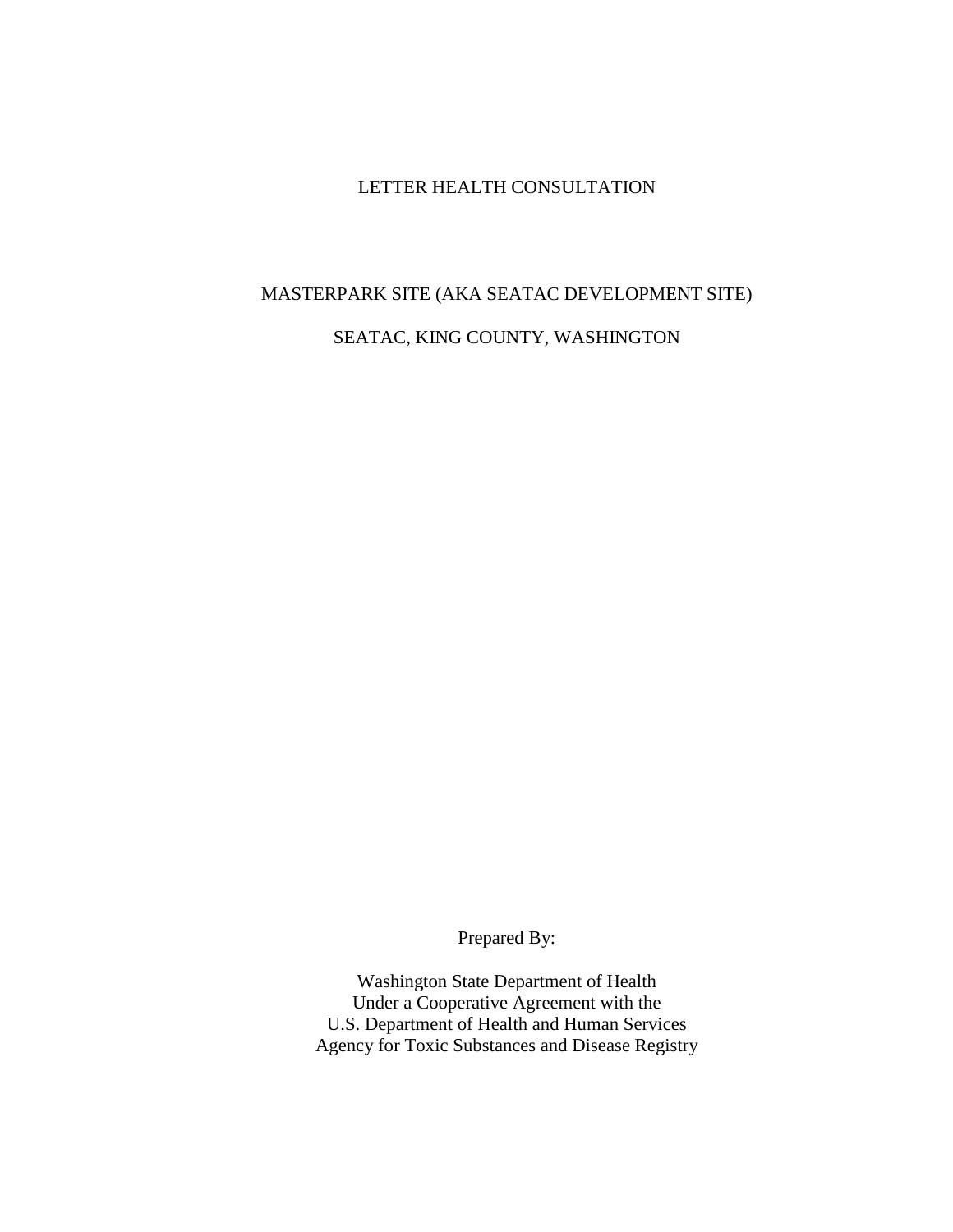

## **Health Consultation Memorandum**

June 2, 2009

| TO:             | Jerome Cruz<br><b>Washington Department of Ecology</b>                                                                        |
|-----------------|-------------------------------------------------------------------------------------------------------------------------------|
| FROM:           | Barbara Trejo<br><b>Washington Department of Health</b>                                                                       |
| <b>SUBJECT:</b> | Health Consultation – Agreed Order Review<br>SeaTac Development Site (aka MasterPark Site)<br>SeaTac, King County, Washington |

#### *Background and Statement of Issues*

The Washington Department of Health (DOH) has completed its review of the draft Agreed Order for the SeaTac Development site (aka MasterPark site).<sup>1</sup> The draft Agreed Order requires the potentially liable parties (PLPs) to complete a site remedial investigation and feasibility study (RI/FS) and draft cleanup action plan pursuant to the Model Toxics Control Act (MTCA). This work will be done under Washington Department of Ecology (Ecology) oversight. A RI/FS work plan (WP), sampling and analysis plan (SAP), quality assurance project plan (QAPP), and Health and Safety plan (HASP) are integral parts of the Agreed Order. DOH reviewed all but the HASP, which was prepared to address health and safety issues for the PLPs' consultants.

The draft Agreed Order and associated plans were made available to DOH during the Ecology public comment period, which runs from May 8, 2009 through June 8, 2009. DOH reviewed these documents as a follow-up to its January 2006 health consultation, which recommended that the following actions be taken at the site:

- Determine the nature and extent of the groundwater contamination.
- Conduct a well survey to identify whether nearby private or public water supply wells are potentially affected by the contaminated groundwater.

 $\overline{a}$ <sup>1</sup> Washington Department of Ecology, Draft Agreed Order No. DE [to be assigned], Sea-Tac Investments LLC, a Washington limited liability company; ANSCO Properties, LLC, a Washington limited liability company; and Scarsella Bros. Inc., a Washington corporation, May 2009.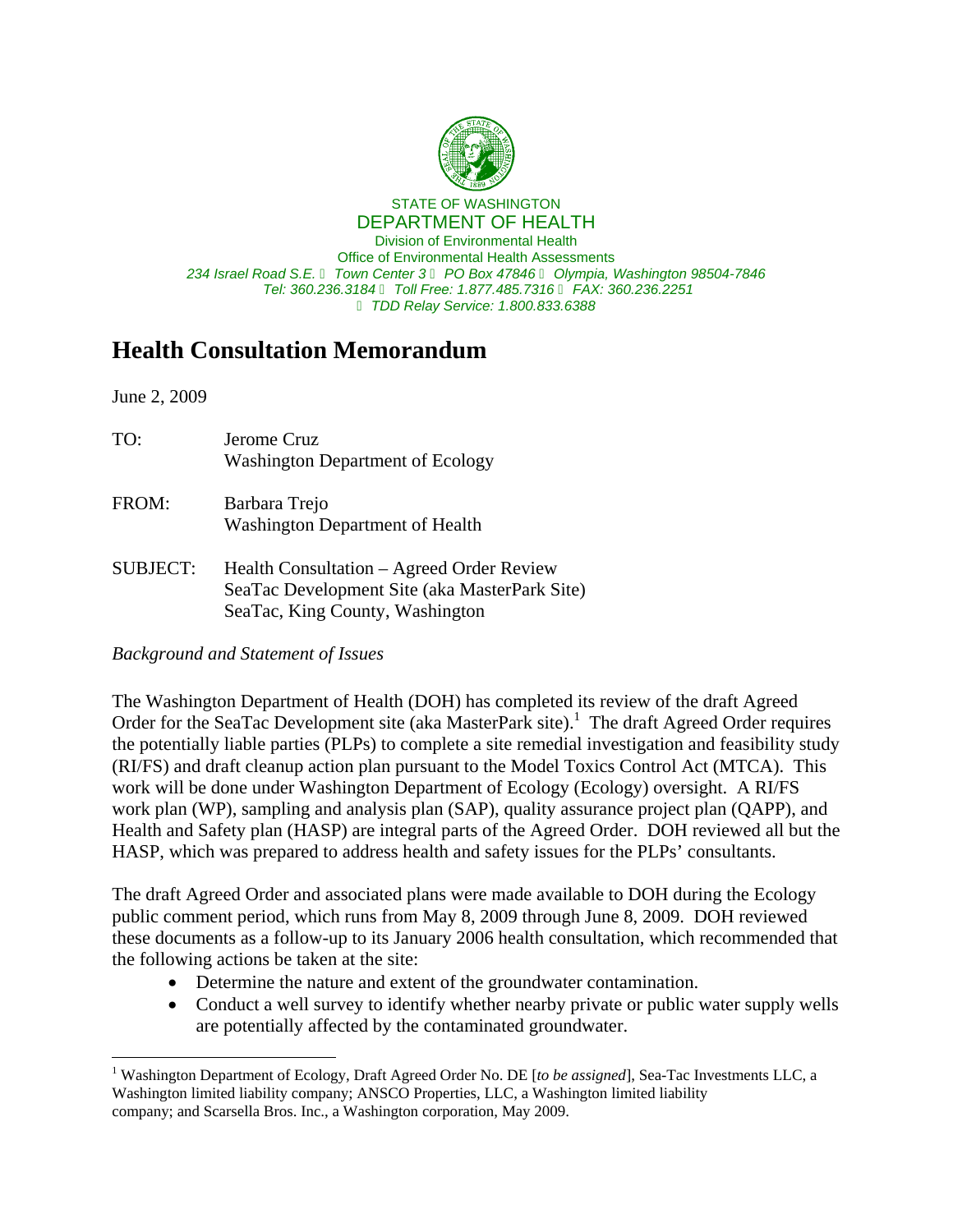Jerome Cruz Page 2 June 2, 2009

 $\overline{a}$ 

- Evaluate the groundwater to indoor air pathway to ensure that no one is being exposed to harmful levels of groundwater contaminants via indoor air.
- Ensure that no drinking water wells are installed at or immediately downgradient of the site. $^{2}$

The SeaTac Development property, which is approximately seven acres, is located at 16025 International Boulevard, SeaTac, King County, Washington. The site overlies the regional, unconfined Vashon Advance Outwash (QVA) aquifer, which is a potable drinking water source. The WP indicates that only one well is located immediately downgradient of the site. That well, which is reportedly used for irrigation, is owned by the Washington Memorial Park Cemetery. The City of Seattle reportedly has a backup water supply well located about 0.5 miles east of the site, which appears to be upgradient of the site. The work plan also indicates that there are no water supply wells located within a mile downgradient of the site. However, there is no information provided in the report explaining how that was determined.

activities and some residential and commercial uses occurred at the property in the past.<sup>1</sup> Most of the SeaTac Development property is paved except for the southern portion, which is undeveloped. The property is currently occupied by a public valet parking facility, known as MasterPark Lot C, which serves as a parking area for airline passengers. Two buildings are located near the east central portion of the property. How those buildings are constructed or are being used is unknown. In the past, the property was reportedly used as a base for construction and heavy equipment operations. It is also reported that small industrial and manufacturing

with the site, however, is unknown.<sup>1</sup> Soil and groundwater below the SeaTac Development property is contaminated with gasoline components. The extent of soil contamination at the property has reportedly been defined but no information has been provided in the Agreed Order to support this conclusion. Most of the northern third of the property is underlain by gasoline contaminated groundwater. The southern boundary of the gasoline contaminated groundwater on the SeaTac Development property has not been determined (i.e., MW-5, the southern most monitoring well contains 1,600 ug/l, which exceeds the 800 ug/l MTCA Method A cleanup level for gasoline). Releases at the SeaTac Development property have affected other properties to the north and west, which are also underlain by gasoline contaminated groundwater and potentially contaminated soil gas, which poses an indoor air health threat. The properties to the east may also be affected by contaminated soil gas. The extent of that groundwater and soil gas contamination associated

According to the WP, the purpose of the RI is to "collect, develop and evaluate sufficient information regarding [s]ite releases to define the extent and magnitude of the contamination and evaluate the risk to human health and the environment." It is also noted that "[b]ecause many investigations and data have been obtained regarding the Facility, the RI will focus on data gaps that exist for completing the RI/FS Report. The data gaps will be identified with respect to the major potential exposure pathways for the [s]ite releases and groundwater." The SAP indicates

 2 Washington Department of Health, Health Consultation**,** Master Park Site (Near Intersection of South 160 Street and International Boulevard) SeaTac, King County, Washington, January 6, 2006.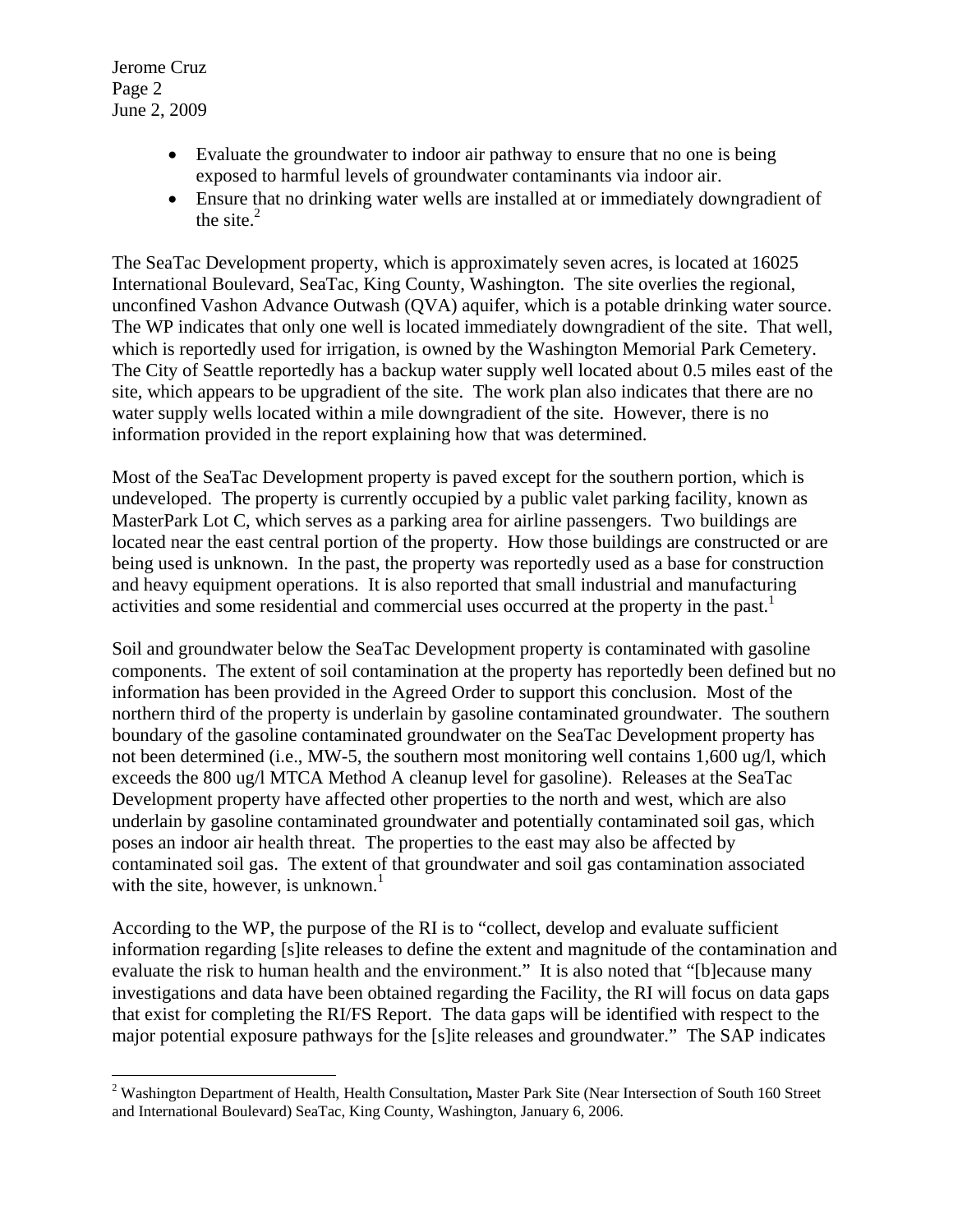Jerome Cruz Page 3 June 2, 2009

that "Phase I will be the primary information gathering phase of the RI. Phase 2 will only be conducted if additional data gaps are identified after the completion of Phase I."1

Two groups of objectives are proposed for RI – Phase 1. The first objective group includes compiling existing information including:

- Historical uses and operations at the site and surrounding area.
- Classification of the types of materials stored and used at the site and surrounding area.
- Evaluation of previous investigations and cleanup actions conducted at the site and surrounding area.
- Characterization of the nature, extent, and potential sources of hazardous substance releases at the site and surrounding area that have impacted or have the potential to impact groundwater.

The second objective group includes conducting:

- A regional and site specific geologic and hydrogeologic investigation to help characterize groundwater flow at the site.
- An assessment of the groundwater impacts from the site releases, including the lateral and vertical extent of the dissolved contaminant plume.
- An evaluation of the potential routes of exposure and risks to human and ecological receptors associated with releases or threatened releases of hazardous substances.<sup>1</sup>

air sample of the crawl space will be considered."<sup>1</sup> Only limited field work is proposed to be conducted during RI – Phase 1. One additional monitoring well will be installed to the west of the SeaTac Development property to help determine the western extent of the plume. According to the SAP, that new monitoring well along with the existing monitoring wells will be sampled for four quarters. Four soil vapor probes are proposed to be installed adjacent to the residence located northwest of the property. The work plan indicates that "[i]f the results of the soil vapor analyses shows groundwater contaminants at potential levels of concern for indoor air impacts (consultation with Ecology), an

The information collected during the RI will be used to support the FS, where cleanup alternatives are evaluated.

#### *Discussion*

Soil and groundwater at the SeaTac Development site are contaminated with gasoline components, including benzene, and pose a threat to the regional aquifer, which is a current and potential future drinking water source. The contaminated soil and contamination in the upper portion of the aquifer also pose a potential indoor air health threat to buildings on the SeaTac Development property as well as on adjacent properties.

Typically, when planning a RI for such a site, existing site information of acceptable quality (i.e., collected and analyzed used acceptable methods and procedures) is compiled, analyzed, and interpreted; a site conceptual model is developed; and data gaps are identified before proceeding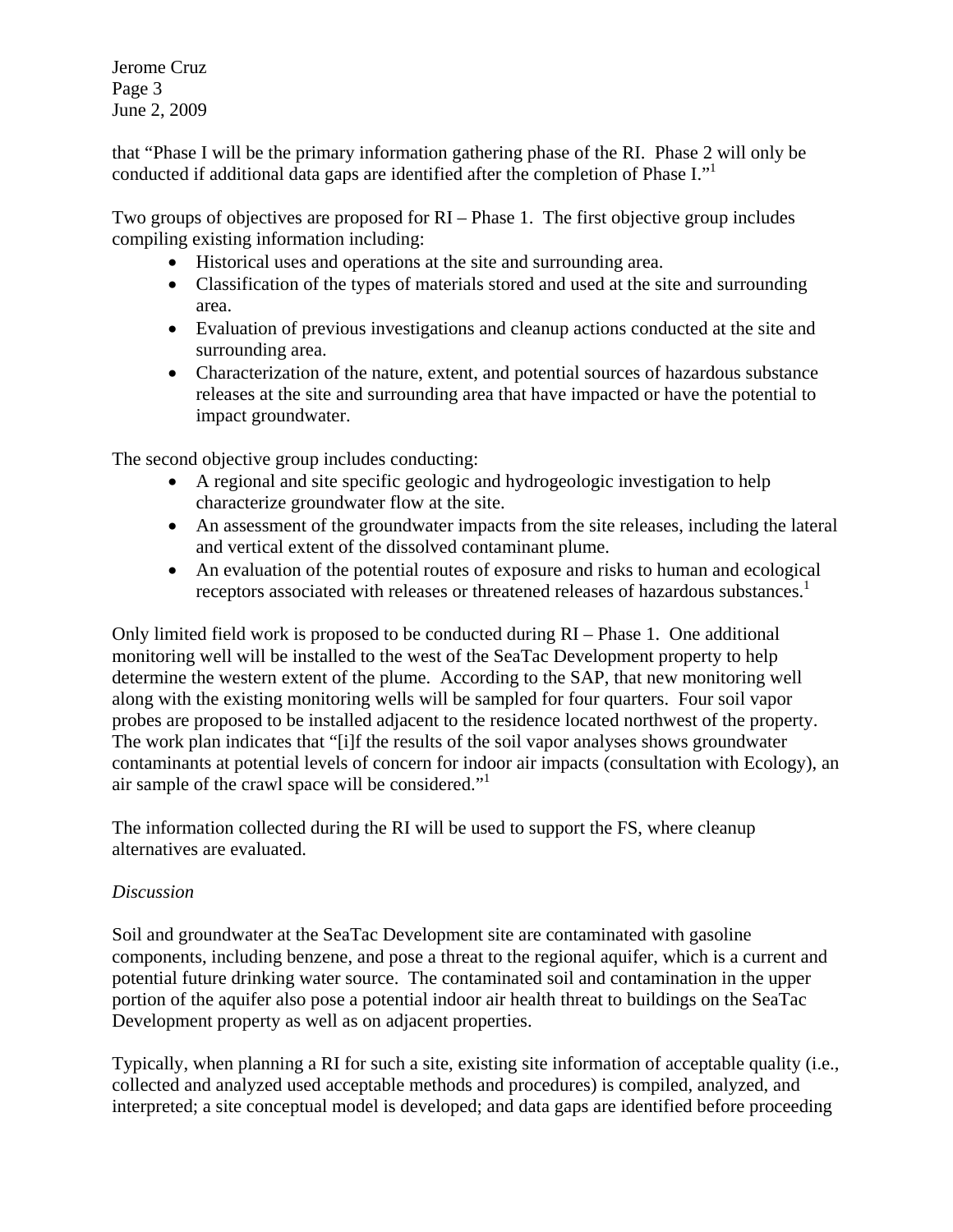Jerome Cruz Page 4 June 2, 2009

with plans for additional investigation work. However, such an approach was not taken for this site. Instead, according to the work plan, these steps will occur during the RI – Phase I. It is unclear why such an approach was taken when, as noted above, the focus of the RI is to address data gaps.

Information provided in the work plan suggests that the soil contamination has been defined (see page 5). So, no soil investigation work is planned for the RI. However, no data (e.g., tables, maps, laboratory data sheets) are provided in the work plan to support that conclusion. Given this lack of information about the nature and extent of soil contamination, DOH cannot verify this conclusion nor determine possible health threats. However, the cross section presented in Figure 3 in the work plan does suggest that a potential health threat is possible if a construction or utility worker encountered the gasoline and benzene contaminated soil shown on that figure.

The contaminated groundwater associated with this site lies within the regional aquifer, which is a current and potential future drinking water source. Neither the lateral nor the vertical extent of the site groundwater contamination in the regional aquifer has been determined. This is clearly depicted for the upper portion of the regional aquifer in work plan Figure 4, which shows that the extent of the groundwater contamination associated with the site has not been defined to the northeast, north, northwest, west, or south.<sup>1</sup> One well (MW-10), which was installed in the past in the deeper portion of the regional aquifer at the site, at one time contained 1,600 ug/l gasoline suggesting that the deeper portion of the aquifer is also contaminated. $2$  Neither the horizontal nor vertical extent of the deeper contamination can be determined with one monitoring well. These are significant data gaps not mentioned in the work plan.

Only one additional downgradient monitoring well is planned to be installed to the west of the SeaTac Development property during the RI. However, additional monitoring wells also need to be installed to the northeast, north, northwest, and south to define the lateral extent of the plume in the shallow portion of the regional aquifer. Some deeper monitoring wells are necessary to assess the vertical extent of the contamination.

There is no information provided in the WP that indicates whether a well survey was done to determine whether private or public wells exist in the area. If a well survey has already been done, that information should be added to the work plan. If not done, DOH considers this a data gap that needs to be filled.

There was also no information included in the work plan that suggests that steps have been taken to prevent the installation of new public or private water supply wells at or near the site. This should be done as soon as possible to prevent potential exposures. If not already done, the City of SeaTac - Public Works and utility companies should also be notified about the contamination particularly since it has migrated off the SeaTac Development property and appears to underlie S.  $160<sup>th</sup>$  Street to the north. This would be done to prevent potential exposures to subsurface vapors.

Four temporary soil gas probe installations are planned along the outside of the single family residence located to the northwest on the Washington Memorial Park Cemetery property. The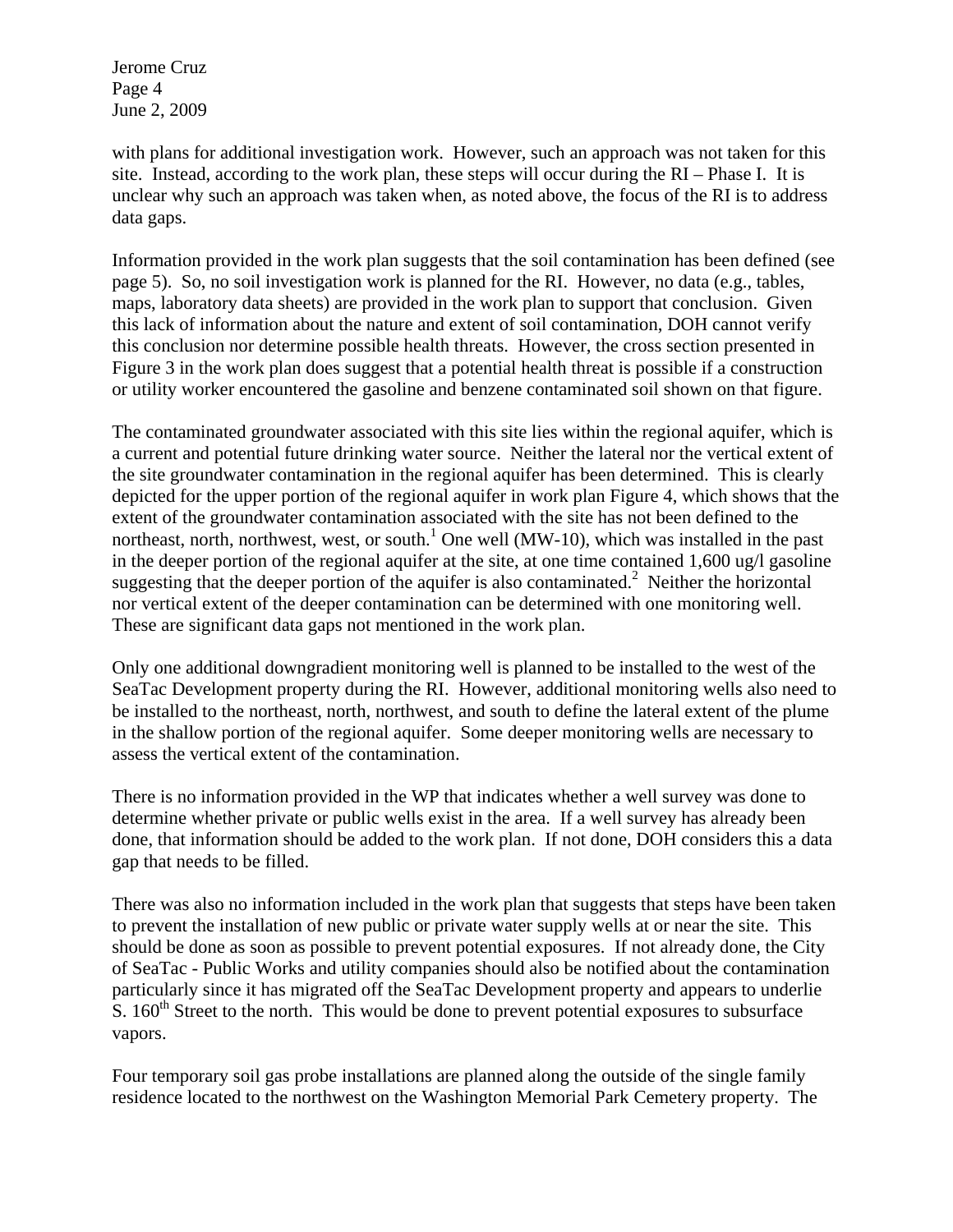Jerome Cruz Page 5 June 2, 2009

rationale for temporary soil probes is unclear given that it is known that gasoline and benzene levels near this residence exceed MTCA cleanup levels and that additional soil gas testing might be necessary in the future.

As noted above, the work plan indicates that "[i]f the results of the soil vapor analyses shows groundwater contaminants at potential levels of concern for indoor air impacts (consultation with Ecology), an air sample of the crawl space will be considered."<sup>1</sup> The rationale for only considering air sampling rather than taking samples is unclear. However, it is not an approach acceptable to DOH when there is a potential health concern. If soil gas levels exceed levels of concern, DOH strongly suggests that Ecology require the PLPs to collect air samples from the crawlspace and living space.

Other buildings, including SeaTac Development buildings and buildings on adjacent properties (e.g., Louden) may also be at risk from vapor intrusion. This fact and how it will be addressed is not mentioned in the WP or the SAP. DOH considers this a significant omission that needs to be addressed.

In addition to the issues just discussed, DOH has specific comments and recommendations regarding the work plan, sampling and analysis plan, and QAPP, which are summarized in the following numbered items:

#### Agreed Order

1. Item 7, Page 6 – It is noted that "[t]he [DOH] Health Consultation identified a general class of historic activities at the Site that used or handled petroleum products or generated wastes containing petroleum, but concluded that none of the environmental investigations done at or near the 'Master Park properties indicate they are the source of petroleum contamination discovered in the regional aquifer.' " The sentence segment "at or" was incorrectly included in the health consultation report. The Agreed Order should be revised to say instead ". . . none of the environmental investigations done near the site indicates they are the source of petroleum contamination discovered in the regional aquifer."

#### Work Plan

- 1. **Section 1.2, Objectives for an RI/FS, last paragraph** WAC  $173-340-360(2)(b)(iii)$ indicates that public concerns should be considered. This requirement was omitted from the work plan but should be added.
- 2. **Section 3, RI Investigation Approach, first bullet** The cross section on Figure 3 indicates that some shallow contaminated soils exist at the site; contaminated soil gas also exists. As a result, the site or utility worker receptor should be addressed during the RI.
- 3. **Section 3, RI Investigation Approach, second bullet** It is noted in the work plan that "The Facility and neighbors to the east, north, and south are also commercial/industrial land uses." However, it appears that none of the nearby properties would be considered industrial,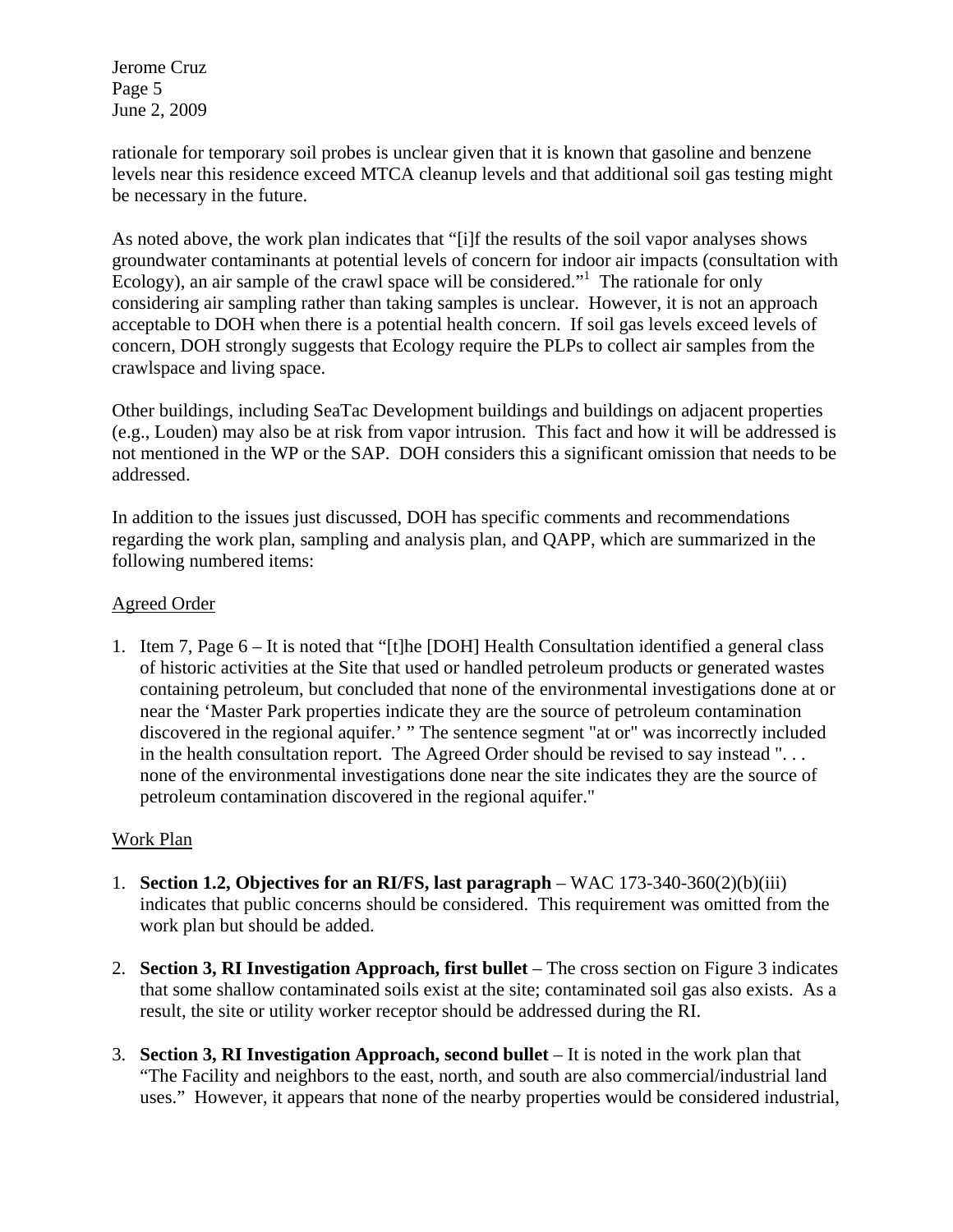Jerome Cruz Page 6 June 2, 2009

> as defined under the MTCA cleanup regulation. The work plan should be revised appropriately.

- 4. **Section 3, RI Investigation Approach, page 6, last paragraph**  DOH recommends that all the existing and new monitoring wells be tested for naphthalene, ethylene dibromide (EDB), 1,2-dichloroethane (EDC) and methyl tertiary-butyl ether (MTBE) as well as gasoline and BETX (i.e., benzene, ethylbenzene, toluene, and xylenes) compounds for four quarters to determine if there are seasonal changes in contaminant concentrations.
- 5. **Section 4.1.1, Soil Vapor Sampling** It is noted that "The [soil gas] probes will extend to a depth below land surface to be specified at a later time." However, those details need to be worked out and included in the plan to ensure that they are placed appropriately.
- 6. **Section 4.1.1, Soil Vapor Sampling** It is noted that "[t]he crawl space will be inspected for possible storage of chemicals, paints, solvents and fuels. If no storage is evident of volatile organic materials, an atmospheric sample of the crawl space at an appropriate access location will be obtained in a SUMMA canister for analysis." Storage of chemicals in a building alone should not prevent air testing if those chemicals can be removed by the owner or tenant. The crawl space should be allowed to air out before crawl space samples are collected.
- 7. **Section 4.1.1, Soil Vapor Sampling** A background air sample is planned to be collected 20 feet west of the residence and four feet above ground. This is not an appropriate location because it could be influenced by the plume. The background sample should be collected upwind and outside the plume boundary instead.
- 8. **Section 4.2.4, Groundwater Quality Sampling** The work plan indicates that a "downhole impeller driven pump (GrunFos pump)" will be used to collect groundwater samples. If this is one of the GrunFos low volume submersible pumps that is water cooled, it could result in heating of samples when used during low flow sampling. This could drive off some of the volatile components. An appropriate pump should be selected to collect groundwater samples.
- 9. **Section 4.2.4, Groundwater Quality Sampling** The work plan indicates that a log of repeated field test data recorded during the purge process for each well are maintained in the project files. These results should also be provided in the RI to support the use of the data for making site decisions.

#### Sampling and Analysis Plan

1. **Section 3, Remedial Investigation Tasks** - None of the technical or sampling procedures or methods mentioned in the SAP are provided. These are critical pieces of information that need to be reviewed and added to the SAP.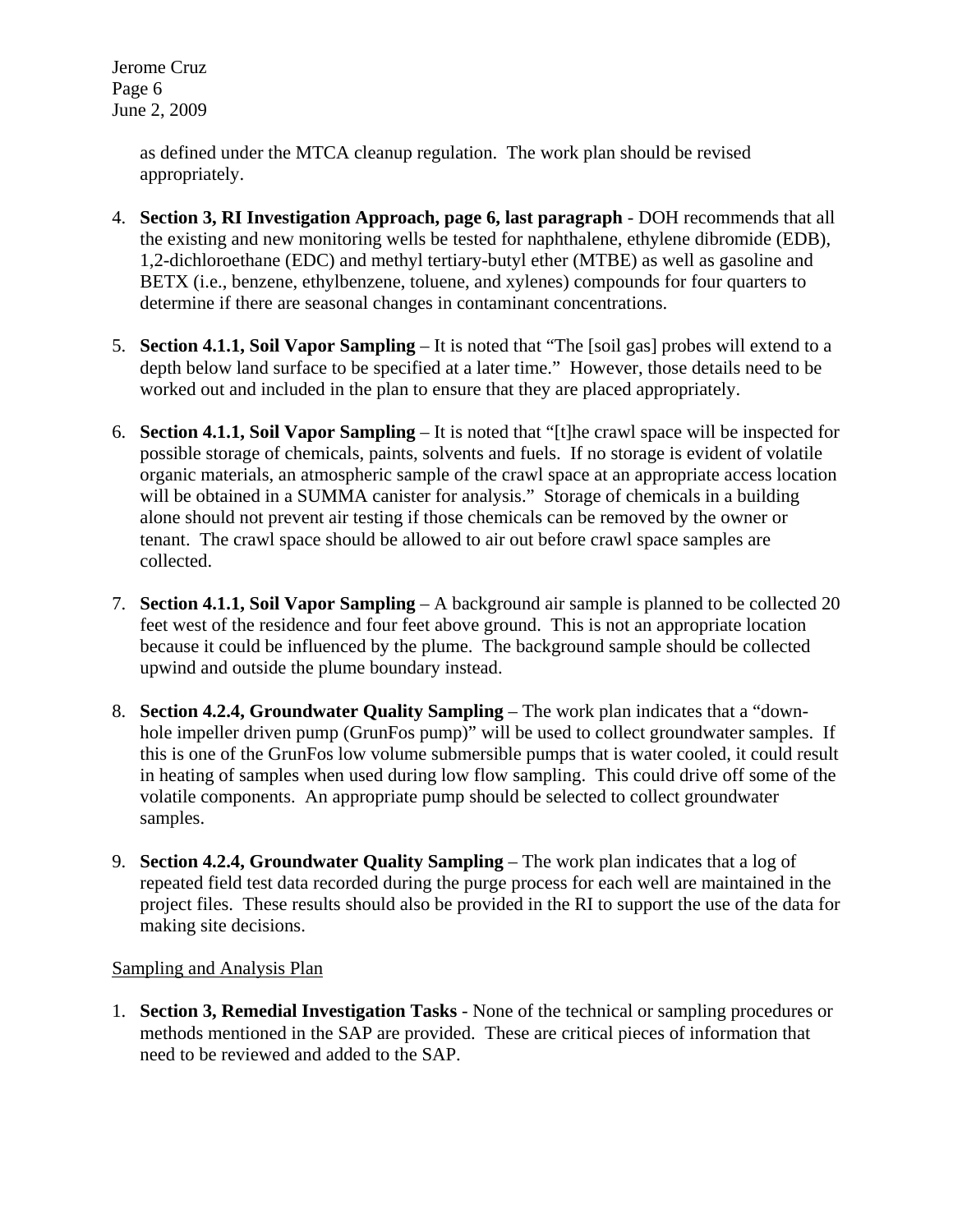Jerome Cruz Page 7 June 2, 2009

- 2. **Section 3.1.2, Collection of Soil Vapor Samples for Chemical Analyses** A photoionization detector (PID) will be used along with other field screening methods to check for the presence of petroleum at the soil vapor locations. The results of this field screening should be documented and provided along with the soil gas results.
- 3. **Section 3.1.2, Collection of Soil Vapor Samples for Chemical Analyses** Soil gas samples are planned to be collected for 6 to 8 hours. The rationale for this sampling interval should be provided.
- 4. **Section 3.1.2, Collection of Soil Vapor Samples for Chemical Analyses** Isopropyl alcohol is planned to be used for leak testing during soil vapor testing. However, Columbia Analytical Lab reports that isopropyl alcohol can interfere with the T015 method and notes that helium is a better choice (http://www.caslab.com/News/tag/isopropyl-alcohol). This issue needs to be addressed before sampling occurs.
- 5. **Section 3.1.2, Collection of Soil Vapor Samples for Chemical Analyses** Only EPA Method TO-15 is planned for testing soil vapor. However, this analytical method will not measure the gasoline range petroleum fractions. Given that this site contains high levels of gasoline in soil and groundwater and that there are nearby buildings at potential risk, DOH recommends that Ecology require the PLPs to also use the Massachusetts APH method when testing soil vapors.
- 6. **Section 3.2.2, Groundwater Quality Sampling**  It is noted in the SAP that "[s]everal of the wells historically have had seasonal low groundwater levels that were below the well screen preventing the collection of groundwater samples. If this condition is observed in any of the wells during the next four groundwater sampling events, groundwater samples will not be collected from that well and the condition will be documented in field logbooks and sample logs." It should also be determined whether the well needs replacement because it is a critical part of the groundwater monitoring system.
- 7. **3.2.2.3 Chemical Analysis of Groundwater Quality Samples** Only a subset of the site monitoring wells is planned to be tested for all analytes. DOH recommends complete testing for all wells for all four quarters because the purpose of the groundwater testing is to determine if there are seasonal differences in contaminant levels.

#### Quality Assurance Project Plan

- 1. **Table QAPP 1** The regional aquifer is a current and potential future drinking water source. Therefore, federal and state maximum contamination levels and/or health advisories should be added to the table so it can be verified that the proposed reporting limits are low enough to compare with these standards or levels.
- 2. **Table QAPP 1** The PQL for EDB, using EPA Method 8260, exceeds the MTCA cleanup levels and the MCL (0.05 ug/l). However, it looks like EPA Method 504.1 can achieve a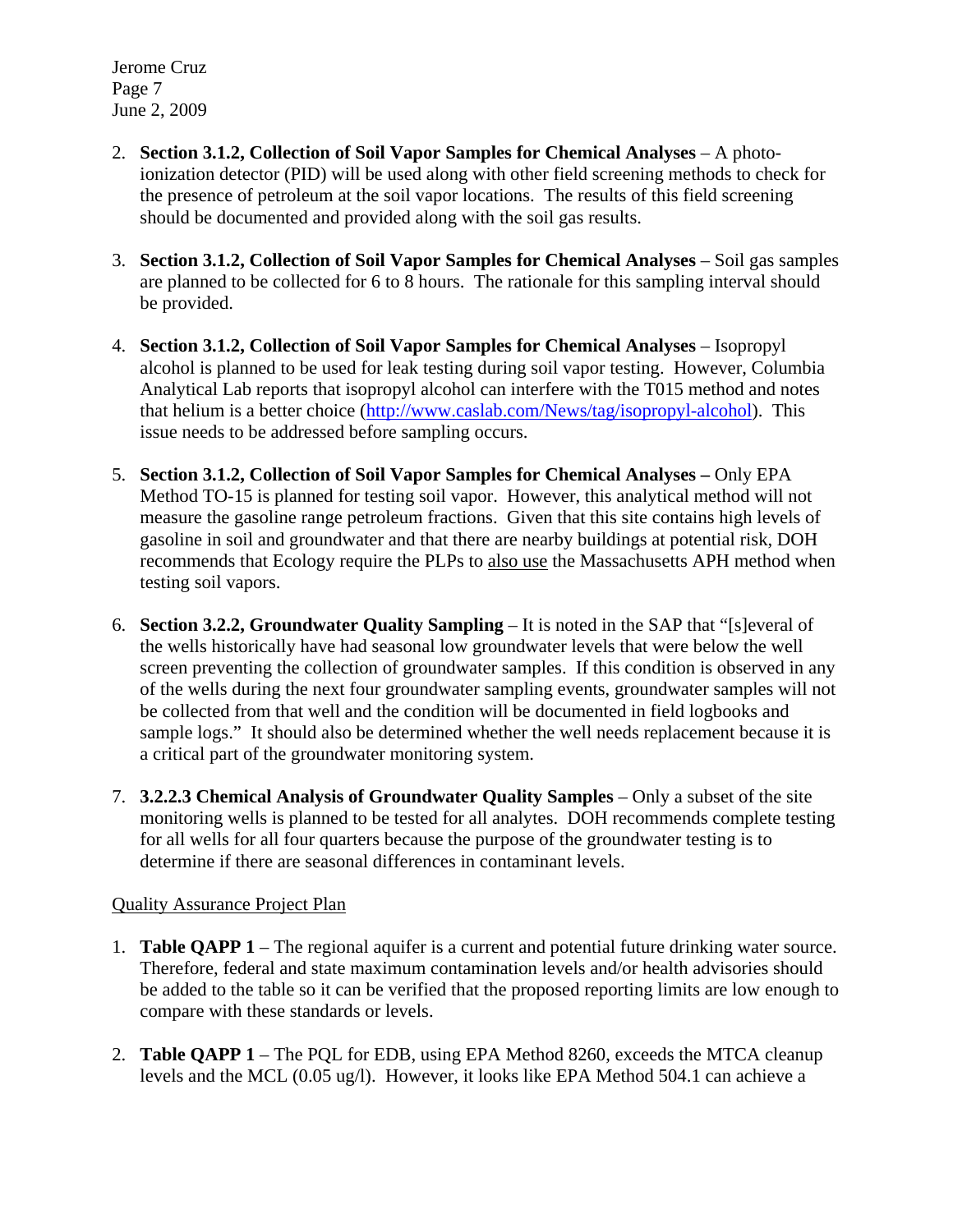Jerome Cruz Page 8 June 2, 2009

> reporting limit for EDB of 0.01 to 0.05 ug/l. This method should be considered instead for EDB.

- 3. **Table QAPP 1** NIOSH worker exposure limits are included on the table. However, these levels are not appropriate for assessing site health risks for this site and should be removed from this table.
- 4. **Table QAPP 1**  "Gasoline range organics" is one of the analytes planned for soil vapor testing using TO-15. It is not clear what will be measured (e.g., fractions, total gasoline). This should be clarified and reconsidered as a method, if not appropriate.

#### *Conclusions*

The Washington Department of Health cannot currently conclude whether the SeaTac Development site could harm people's health because data gaps remain. However, the site poses a potential indoor air health threat via the soil and groundwater to indoor air pathway. The contaminated groundwater could also pose a health concern if people are drinking it. The proposed remedial investigation work, as described in the draft Agreed Order, will not provide the necessary data for assessing the site health threat. We are continuing to work with the Washington Department of Ecology to gather the needed information.

#### *Recommendations*

DOH recommends that Ecology require the PLPs to compile, analyze, and interpret existing site data and develop a site conceptual model. [Note: only data that has been collected and analyzed using appropriate analytical methods that meets appropriate data quality objectives should be used for characterizing the site and assessing potential health risks.] All this information should be presented in a background summary report, which should accompany a revised, draft Agreed Order addressing the issues described by DOH in this health consultation letter.

Please feel free to contact me if you want to discuss any of the comments or recommendations.

cc: Elmer Diaz, DOH